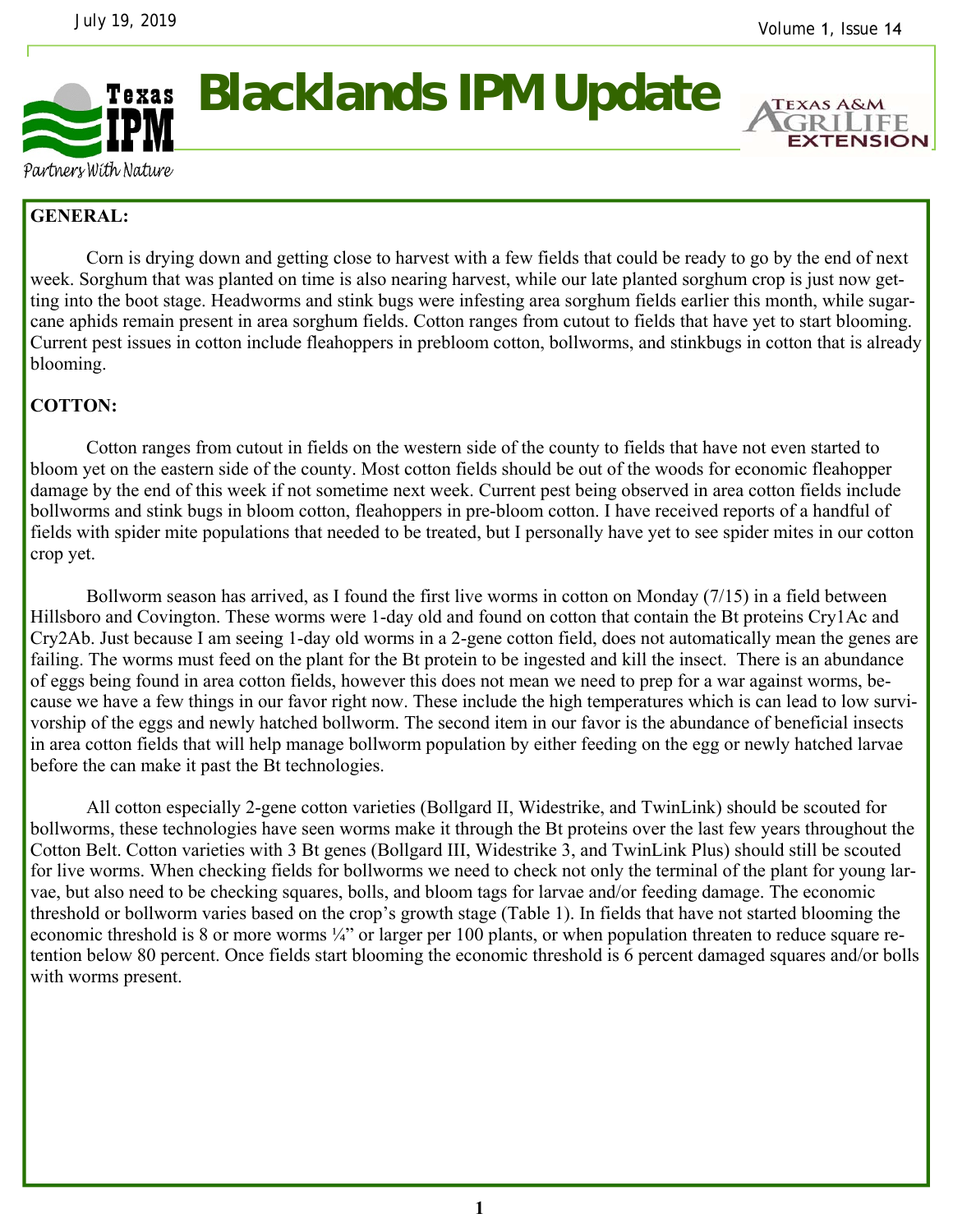| <b>Table 1.</b> Cotton bollworm and tobacco budworm economic threshold based on boll damage |                                                                                                                                                                                                                                                                  |
|---------------------------------------------------------------------------------------------|------------------------------------------------------------------------------------------------------------------------------------------------------------------------------------------------------------------------------------------------------------------|
| <b>Growth stage</b>                                                                         | <b>Action Threshold (both Bt and non-Bt)</b>                                                                                                                                                                                                                     |
| Before Bloom                                                                                | $\geq$ 8 wrom ( $\geq$ 1/4 inch) per 100 plants or when populations threaten to reduce square<br>retention below 80 percent                                                                                                                                      |
| After boll formation                                                                        | $\geq 6\%$ damaged squares and/or bolls and worms are present                                                                                                                                                                                                    |
| system (dryland vs. irrigated)                                                              | Fields that have accumulated 350 DD60 (degree days 60) beyond 5 Nodes Above White Flower are no longer susceptible to first or<br>second instar bollworm/tobacco budworm larvae. Action threshold should be adjusted according to yield potential and production |

Stink bugs have been found in older cotton on the western side of Hill County, with some fields already being treated. Stink bugs use their piercing sucking mouthparts to puncture the carpel wall of the boll to feed on the developing seed inside. This feeding causes the lint to be stained, wart like structures to form on the inside of the boll and makes the boll susceptible to boll rot pathogens. Currently I have seen the green stink bug (Figure 2) and the brown stink bug (Figure 3), but sometimes we can see leaf-footed bugs (Figure 4) infesting area cotton fields. Stink bugs can be quite difficult to scout for in tall vigorous cotton. Adults typically aggregate together, and their distribution tends to be concentrated in patches throughout the fields. They are also easily found around field margins, which is why it is best to get away from the edge of fields when scouting for stink bugs. When scouting for stink bugs you can use a sweep net, drop cloth, or visual inspection. While scouting 10 to 20 bolls roughly 1-inch in diameter (quarter size) should be pulled from at least four different regions of the field. These fields should be cracked open and inspected for internal damage including stained lint and/or warts on the inside of the boll's carpel wall. The economic threshold for stink bugs in cotton is 20 percent of bolls check with warts on the carpel wall and/or stained lint, with stink bugs present in the field.



**Figure 2.** Green stink bug adult. Photo credit: Russ Ottens, Univeristy of Georgia, Bugwood.org



**Figure 3.** Brown stink bug adult. Photo credit: Russ Ottens, Univeristy of Georgia, Bugwood.org



**Figure 4.** Adult leaf-footed bug. Photo credit: Ronald Smith, Auburn University, Bugwood.org